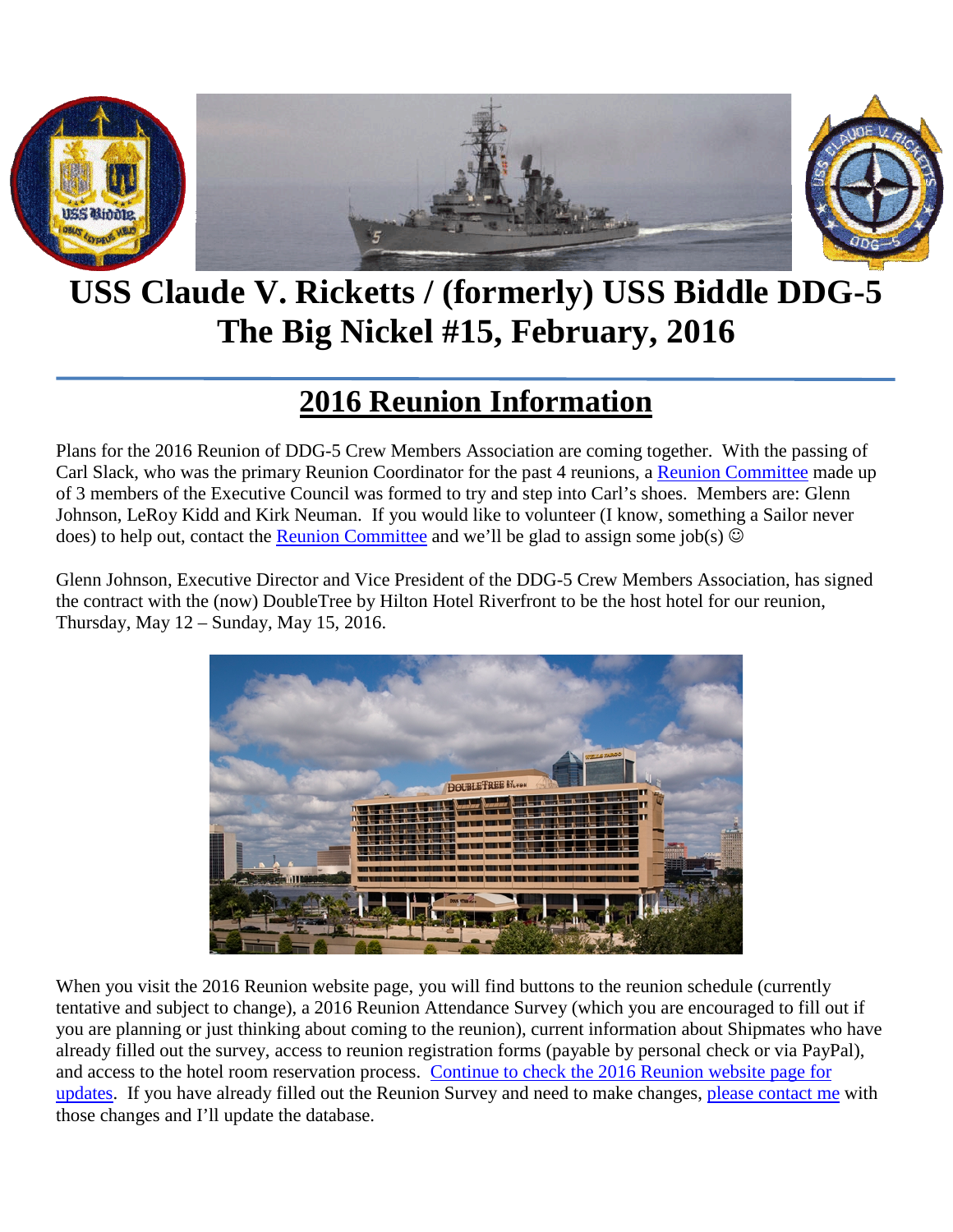We're planning on the Charles F. Adams (DDG-2) being in Jacksonville during the reunion and are planning to hold the Crew Memorial on board (see the information in the Bring Home the Adams Updates later in this newsletter). If we aren't able to hold the Memorial on board the Adams for any reason, we will hold the ceremony at the Statue of the Lone Sailor as we have done at past reunions in Jacksonville. If the Adams is there, we are also planning a "work party" on Friday, May 13, assuming they need work done, which is very probable. For those who sign up for the work party your spouse/significant other will have a available a tour to St. Augustine, FL, the oldest city in the United States, for a day of touring the historic city, and of course, shopping. The tour isn't set in concrete yet and is subject to change.

If you haven't been to a reunion before, they are fun and you get to get reacquainted with other shipmates you may have served with or those who served before or after you. If you haven't been to a reunion recently, you should really try to make this one.

Your Reunion Committee has arranged with the DoubleTree for special room rates for members of the DDG-5 Crew Members Association (of which you all are members). We have also arranged to have those rates in effect 3 days prior to and 3 days after the reunion start and end dates (May 10, 2016 to May 17, 2016). Again, information about room reservations is posted on [TheBigNickel](http://thebignickel.navy/nextreunioninformation.html) website. If you don't use the on-line reservation form the hotel has made available to us and make your reservations by phone, remember to inform them that you are a member of the DDG-5 Crew Members Association and that you get the room discount rate.

Again, please take the time to fill out the survey, accessible via the [2016 Reunion page,](http://thebignickel.navy/nextreunioninformation.html) if you are planning on or just thinking about attending the reunion. The information you provide will be used by the Reunion Committee for reunion event planning, so it's important that you take a few minutes to fill out the survey. If after submitting your survey information you have changes you'd like made, contact [Captain.Kirk@TheBigNickel.Navy](mailto:Captain.Kirk@TheBigNickel.Navy?subject=2016%20Reunion%20Survey%20Changes) with your information updates and he will do them for you.

Attached to the end of this newsletter is the Reunion Registration Form for you to fill out (if you don't use the on-line versions). Print the form and then mail to Michael Margeotes along with your check/money order. If you have any questions, don't hesitate to contact the [Reunion Committee.](mailto:Reunion.Committee@TheBigNickel.Navy?subject=Reunion%20Question)

I have been requested to put together a PowerPoint presentation about the website. I find that I'm too close to things and can't see the forest-for-the-trees and would like any recommendations you may have about what you would want to see in the presentation. I also plan on posting it on the website shortly after the end of the reunion for those who aren't there or if you are there and wish to be punished again  $\odot$  Any recommendations should be sent to me at [Captain.Kirk@TheBigNickel.Navy.](mailto:Captain.Kirk@TheBigNickel.Navy?subject=PowerPoint%20Presentation%20Suggestions)

If you have any questions about the 2016 Reunion, don't hesitate to contact the [Reunion Committee.](mailto:Reunion.Committee@TheBigNickel.Navy?subject=2016%20Reunion)

## **Ricketts' Family Push for New USS Claude V. Ricketts Arlieigh Burke Class Destroyer**

Just before Thanksgiving last year, I received an email from J. Bruce Ricketts, grandson of Claude V. Ricketts. This was the contents of the email:

Bruce Ricketts here — I'm the grandson of Admiral Claude V. Ricketts and retired from the Navy Reserves as a Commander in 2004. I had the privilege of conning the Claude V. Ricketts while an Ensign (I was in the battle group, stationed aboard USS Caron (DD-970) at the time). I wanted to let you know of a Ricketts' family effort to have an Arlieigh Burke class destroyer named the USS Claude V. Ricketts. We are gaining Congressional support as evidenced by the attached letter.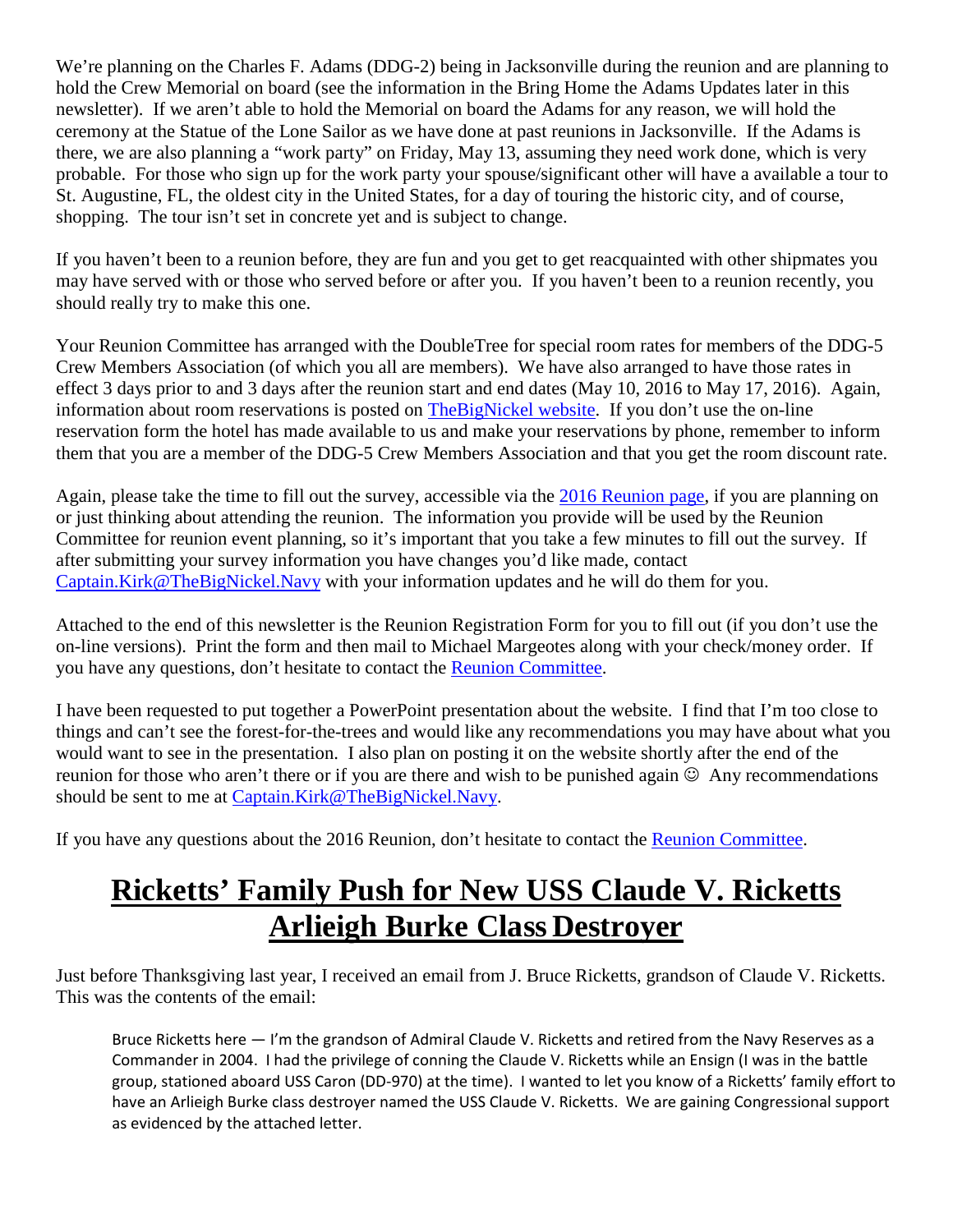I just wanted to connect to let you know of this focused effort and see if there is any other information I can provide.

Bruce included a copy of a letter sent by Sam Graves to Secretary of the Navy, Ray Mabus, about this possibility. You can [view the letter by clicking here](http://thebignickel.navy/pdf_files/Rep_Graves_USS_Ricketts_11.17.15.pdf) (it is an Adobe PDF file so you will need at least th[e Adobe Reader\)](https://get.adobe.com/reader/). If you would like to see another Claude V. Ricketts sailing the seas, write your congressman/woman asking that he/she contact SecNav. To find your local congressman/woman, [click here to find him/her by zip code.](http://www.house.gov/representatives/find/)

## **Ship's Treasurer**



FTM2 Michael Margeotes (65 – 70): [margeotesm@msn.com](mailto:margeotesm@msn.com) Current Association Account Balance: \$1015.09

### **A word from the Webmaster**



1964 2013 RD2 Kirk "VJ" Neuman (7/64 - 3/68): [Captain.Kirk@TheBigNickel.Navy](mailto:Captain.Kirk@TheBigNickel.Navy) [TheBigNickel.Navy](http://thebignickel.navy/) – [USSClaudeVRicketts.Navy](http://ussclaudevricketts.navy/)

#### **Shipmate Information Database Update:**

Since its inception in late 2008, nearly 500 shipmates have registered on **The Big Nickel website**. I'm currently working on a database clean up and have removed a number of data entries that weren't consistent or duplicated across various tables in the database and attempting to put together a "good email list" from the registration database table and the Master Crew List database table. The Master Crew List is an Excel spreadsheet of some 700+ shipmates who served on board the DDG-5 that was put together by Carl Slack over the years from information on various Navy websites that shipmates registered on. Because I've been trying to clean up things, I have sent out an email or two to see if the email addresses I have are good or not (not meaning I get a bounced email indicating I have a bad address). Also, because of this I'm asking that you log into the site and check/update your information and/or ensure that your registration information is still there and up-todate. Instructions for doing this are on the website home page, accessible by clicking on the red button titled "**How To Check/Update Your Registration Info**."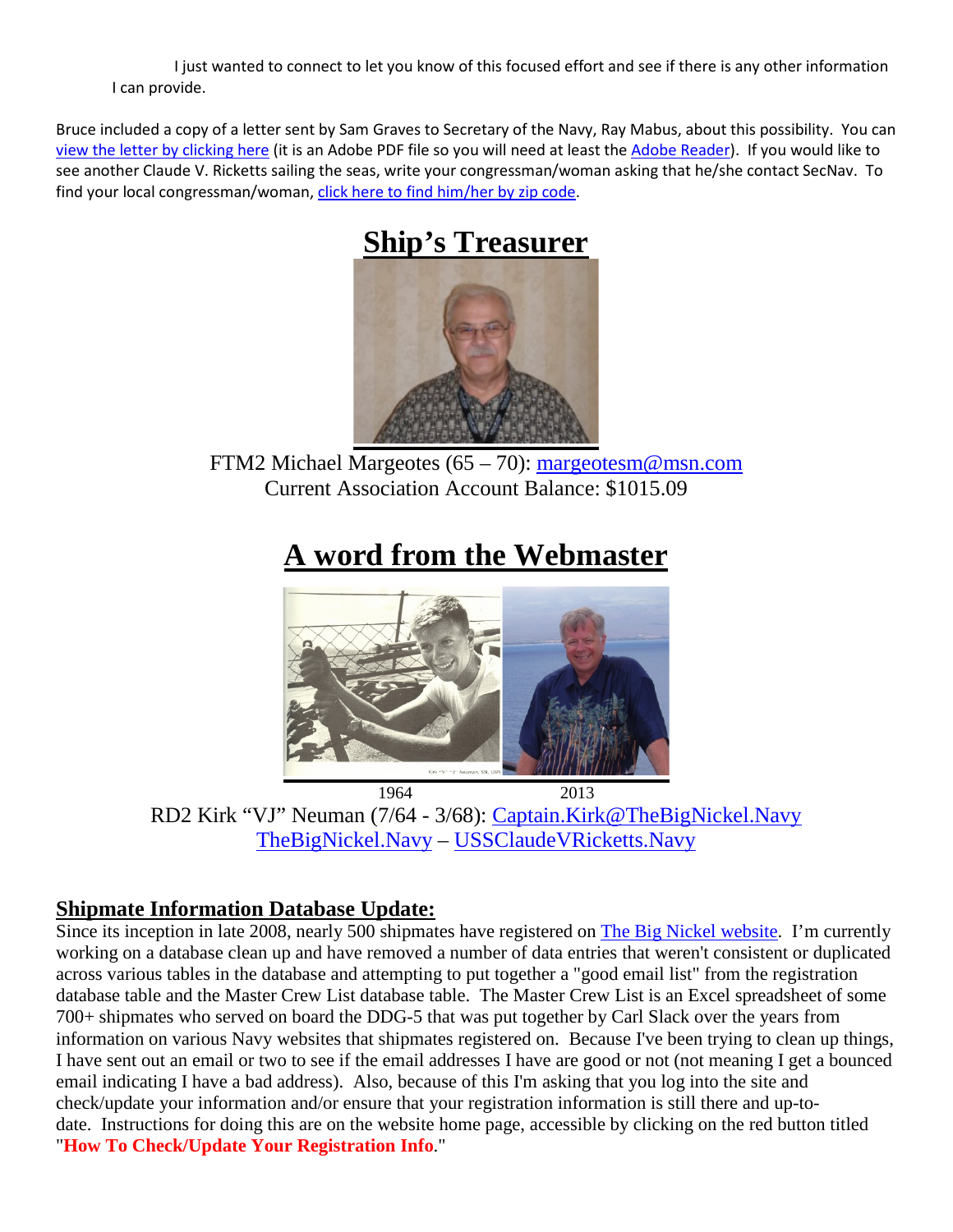Some of you receiving this email have not registered on the website, for one reason or another, and may wonder where we got your email address from. As mentioned above, over the years our late Association Executive Director, Carl Slack, FTM1, 1963 - 1968, gathered emails from various websites where you "reported on board" and left your name and email. He built a spreadsheet with as much information about you that he could find. The end result is something that I call the Master Crew List (MCL). The MCL has some 725 shipmates listed. I have combined both the MCL and those registered on the website into the mailing list used to send out this newsletter.

In addition, if you have not yet [registered on the website,](http://thebignickel.navy/CrewRegistration.php) I would encourage you to do that. It is easy to do and the information you enter will be kept private except for on board information, which will be displayed in the Crew Roster. If you are already registered and log in to the website, you will be able to email other registered shipmates via the Crew Roster as well as being kept up-to-date on activities for the DDG-5 Crew Members Association. If you have questions or problems registering, please [contact me.](mailto:Captain.Kirk@TheBigNickel.Navy?subject=Registration%20problems)

Presently, I have a "bad email list" consisting of shipmates we've either lost contact with or never actually contacted over the years. I will be updating the "bad email list" on the website in an attempt to regain contact with those we've lost. If you are in contact with shipmates, I would ask that you see if their email address is in the "bad email list" and have them contact [me](mailto:Captain.Kirk@TheBigNickel.Navy?subject=Personal%20information%20update) with their latest, up-to-date information.

**I encourage you to check/update your registration information if you have not done so recently. Simply click the BRB (Big Red Button) on the [Home Port](http://thebignickel.navy/) page for instructions on how to do this. I am asking you to do this because there are some of you who have changed your email address since you registered. As always, if you have questions or problems you can [contact me.](mailto:Captain.Kirk@TheBigNickel.Navy?subject=Registration%20update)**

Regardless if you are registered on the site or not, you will still receive this newsletter (assuming that the email address I have for you is up-to-date) based off of the Master Crew List (a list of shipmate information Carl Slack put together over the years based off information you filled in on other ship registration sites) and the Crew Roster information I have from your registration.

#### **Transition from TheBigNickel.org to TheBigNickel.Navy:**

The \*.ORG designation for the website is being canceled to be replaced by the \*.NAVY designation. Cancelation will take place over the next couple of months so you, if you haven't already, you should change any browser bookmarks accordingly. Also, I have replaced all of the \*.org email addresses with \*.navy addresses (i.e., Captain.Kirk@TheBigNickel.org is now [Captain.Kirk@TheBigNickel.navy\)](mailto:Captain.Kirk@TheBigNickel.navy) so you should update your email address book(s) accordingly.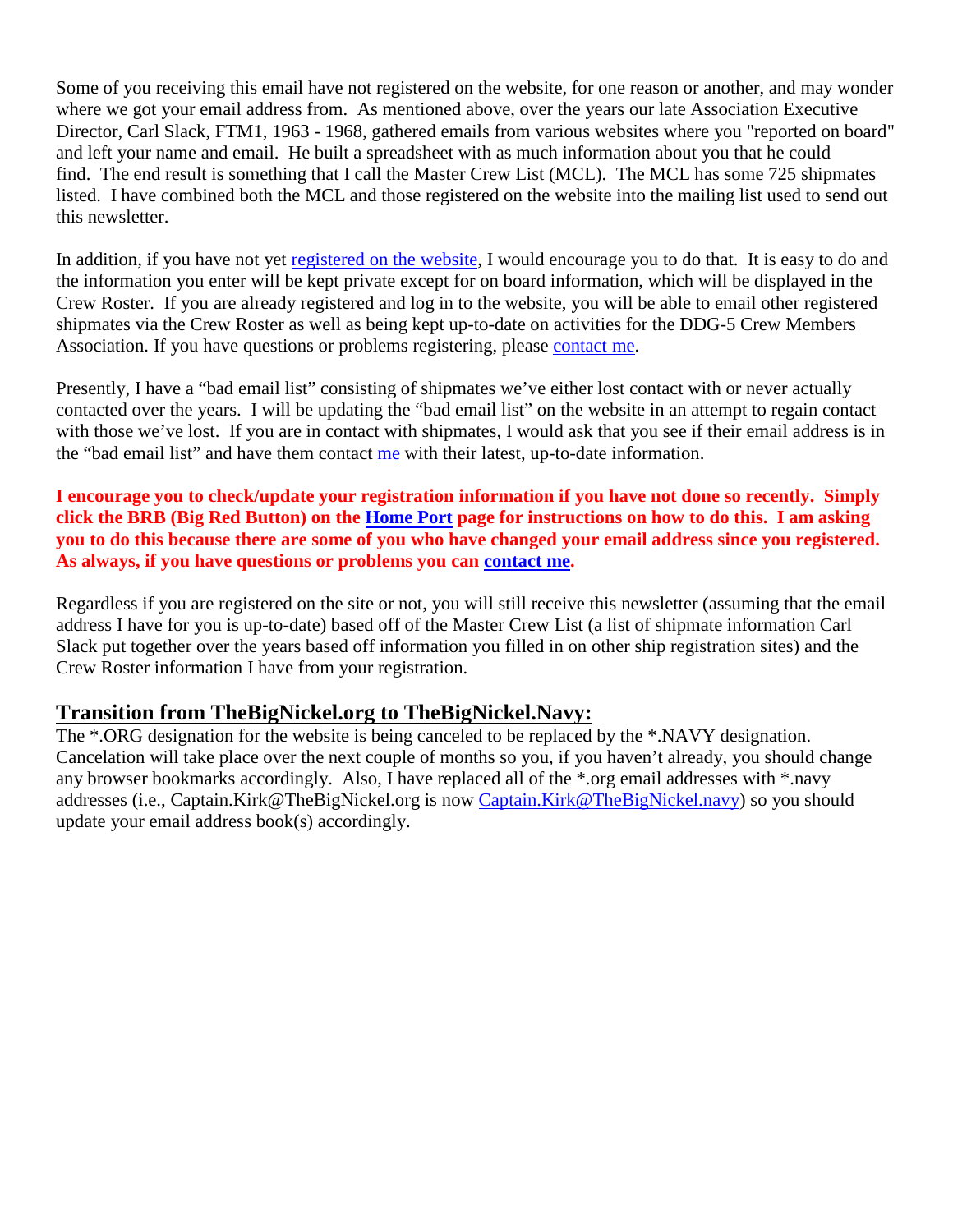## **A word from the Storekeeper**



#### RD2 Kirk "VJ" Neuman (64 – 67): Storekeeper@TheBigNickel.Navy

The [DDG-5 ships store](http://thebignickel.navy/ShipsStore.html) is open for business. Items for sale include ships cups, ships hats, ships patches, challenge coins, polo shirts and denim shirts (long and short sleeve). I've implemented a new order form that you can now fill out on-line with buttons at the bottom to save and/or print the form.

Unfortunately, I've had to raise prices on the normal hats since my embroidery costs have gone up. So far that is the only price increase, however other increases may happen over time.

I've also added a pay via PayPal button near the bottom of the Ship's Store page for those who may want to pay that way rather than sending a check. Note that there is an additional fee for using the PayPal method. Unfortunately, my pockets are only so deep and I can't really afford to absorb the fee PayPal charges. Should you want use the PayPal method, make sure to email me your order form.

#### **If you will be placing orders to be delivered at the 2016 Reunion in Jacksonville, please make sure to get your orders in by April 1, 2016**.

My wife and I will be heading out for Jacksonville (driving) on 5 May and I will need time to get your orders processed. This is especially true if you are ordering shirts and you would like them embroidered with your name, rank/rate, time on board, or any other information. I will have with me a dozen or so of the short sleeve denim shirts in sizes L, XL and 2XL with the DDG-5 Crew Members Association logo over the left pocket, but no other embroidery. I will also have with me short sleeve polo shirts in various sizes with the DDG-5 CMA logo over the left breast, but no other embroidery. If I don't have in stock at the reunion what you are looking for, you can order it and I will get it to you within a week or two after I get home (probably around the  $25<sup>th</sup>$  of May).

### **The Amen Corner**

#### BM3 Wayne Miller (65 – 68): **[Choicemedtrans@optonline.net](mailto:Choicemedtrans@optonline.net)**

#### **Taps:**

We have received notification of the passing of the following shipmates and family members since the last newsletter:

- MMCS Gary Brown (1988 1989), 1990. Passed away from cancer in upstate New York. If you have any information about Chief Brown[, please contact me.](mailto:Captain.Kirk@TheBigNickel.navy?subject=MMCS%20Gary%20Brown)
- LCDR Leo Donald "Donnie" King (Member of the 1989 decom crew), November 27, 2009. You can view his obituary [here](http://lha4.org/index.php?option=com_content&view=article&id=85&Itemid=130) an[d here.](http://www.sooeveningnews.com/article/20091202/NEWS/312029971)
- BT3 Dennis "Bozo" Brzozowski (1968), August 13, 2015. You can view his obituar[y here.](http://www.legacy.com/obituaries/erietimesnews/obituary.aspx?n=dennis-m-brzozowski&pid=175507765&fhid=5610)
- GMGSN James Churko (8/64 1/65), October 13, 2015. You can view his obituary [here.](http://arizonaobits.tributes.com/obituary/show/James-Benjamin-Churko-102938233)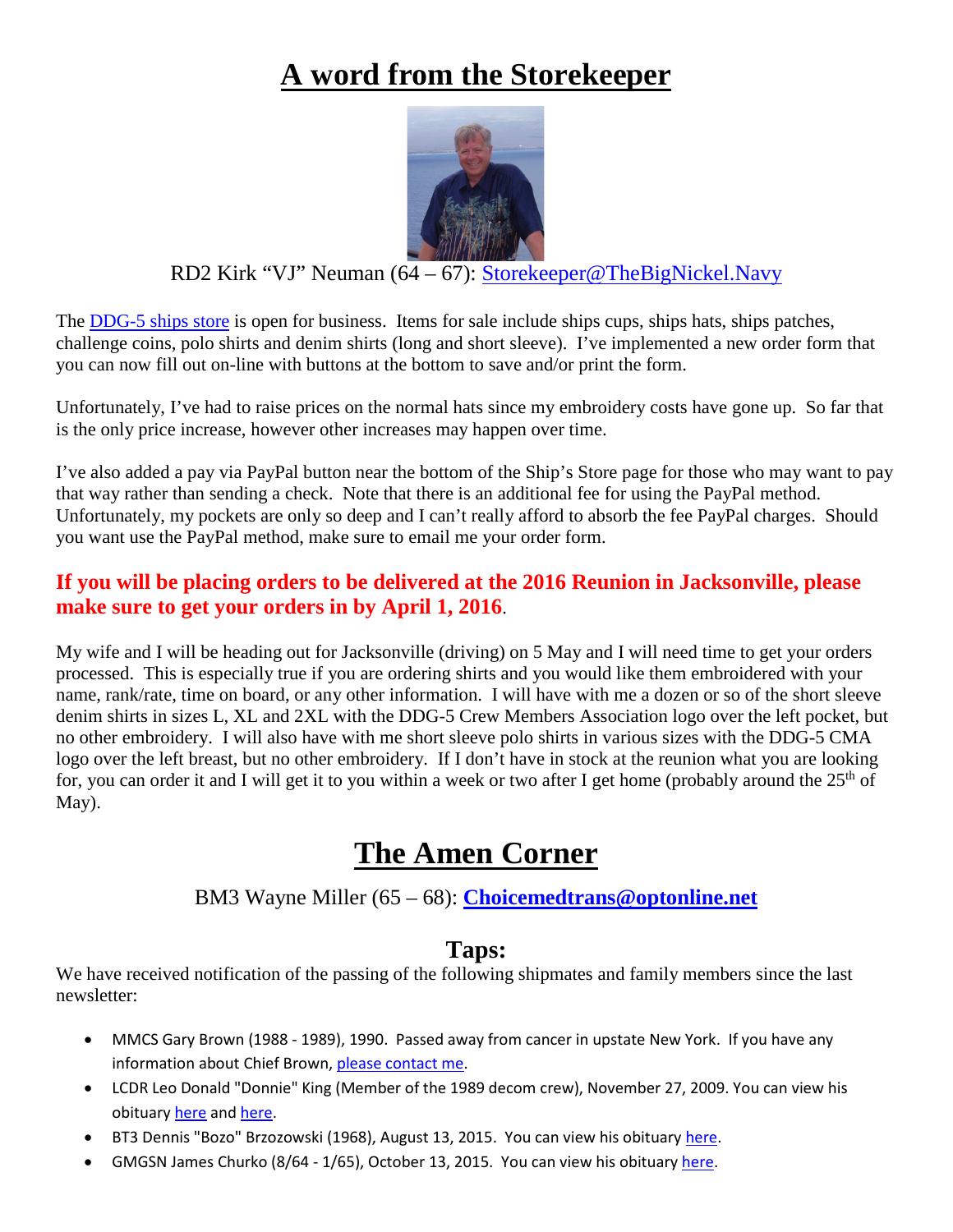### **Bring Home the Adams Updates**



The Jacksonville Historic Naval Ship Association (JHNSA) is hard at work in their efforts to bring the USS Charles F. Adams DDG-2 to Jacksonville, FL as a museum ship. They continue to maintain the Adams Class Museum in downtown Jacksonville at the Jacksonville Landing. If you find yourself in Jacksonville, stop by and say hello.

As part of this project, the DDG-5 Crew Members Association sponsored two hull plates at \$2500 each. The Starboard Hull Plate collection was completed at the 2012 Reunion. The Port Hull Plate collection was completed at the 2014 Reunion. Even though we have completed the Hull Plate drive, donations can still be made to Save the Adams by going online to the [Adams Class Museum website.](http://www.ussadams.com/donate/)

The latest word as of this newsletter is that the USS Adams will be in Jacksonville April or May this year (2016). An article in the [Jacksonville Business Journal](http://www.bizjournals.com/jacksonville/news/2014/11/13/museum-ship-advocates-could-get-the-uss-adams-any.html?page=all) on November 13, 2014 indicated that the Navy will hand over the Adams to the Jacksonville Historic Naval Ship Association (JHNSA) "which should happen at any moment."

The Adams is in rough shape after nearly 25 years and will need lots of help to get back to her former glory.

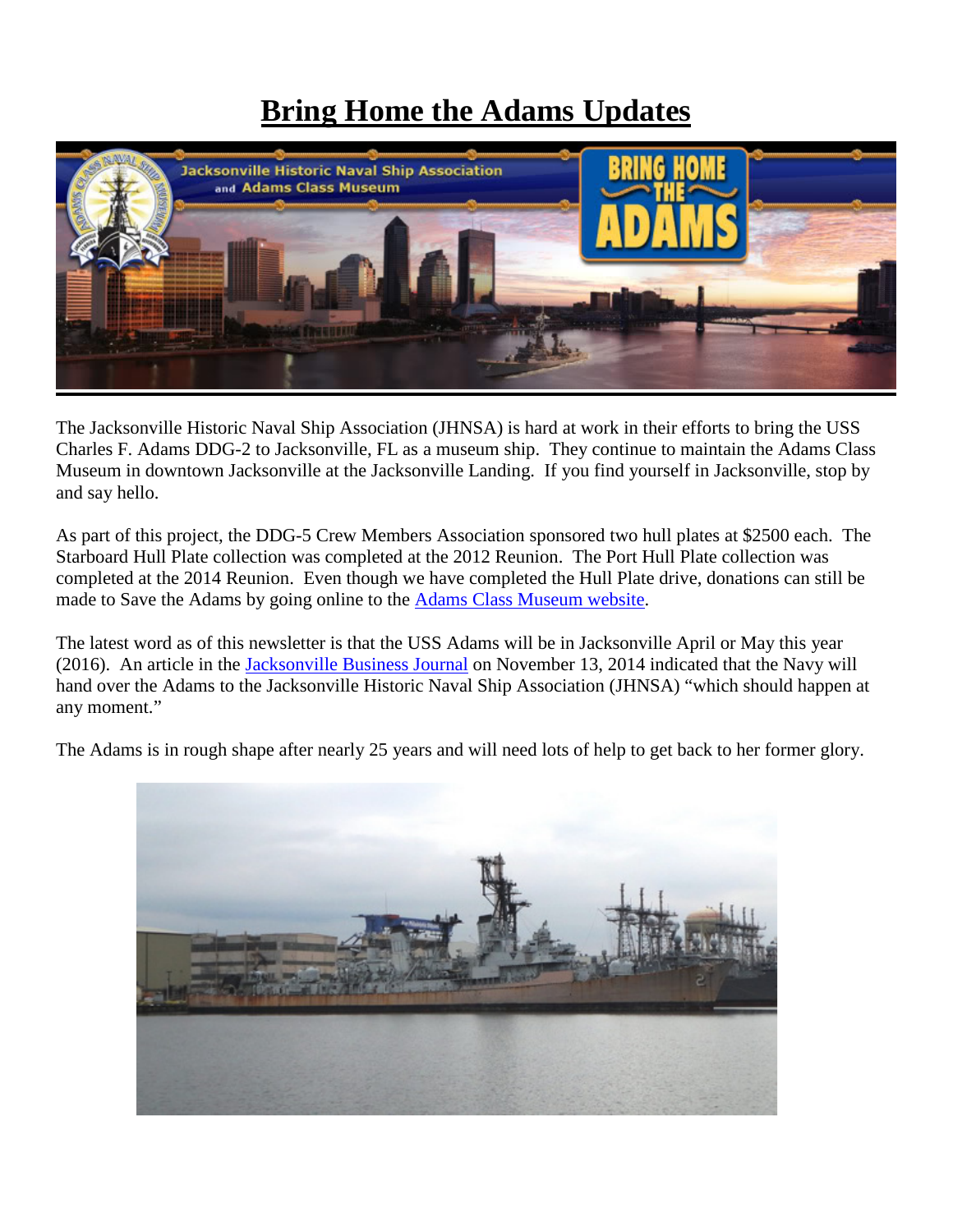Below are photographs showing the existing Shipyards Downtown Jacksonville (left) and an artist's rendition of the USS Adams DDG-2 moored amidst the redeveloped shipyards (right).



### **Reunion Registration Form**

Print the form on the following page, fill it out and send to Mike Margeotes (address is on the form) along with your check or money order. If you would rather use the on-line form(s), you can access them from the [2016](http://thebignickel.navy/2016Reunion.html)  [Reunion Page.](http://thebignickel.navy/2016Reunion.html)

*As an incentive to getting your registration form in early, we have two perks from the hotel which will be awarded in a drawing on April 15 of those who have sent in their forms. The first award will be for an upgrade to a Jr. Suite at our regular \$99 room rate. The second award is for a complimentary (read FREE) Jr. Suite for up to 5 nights.*